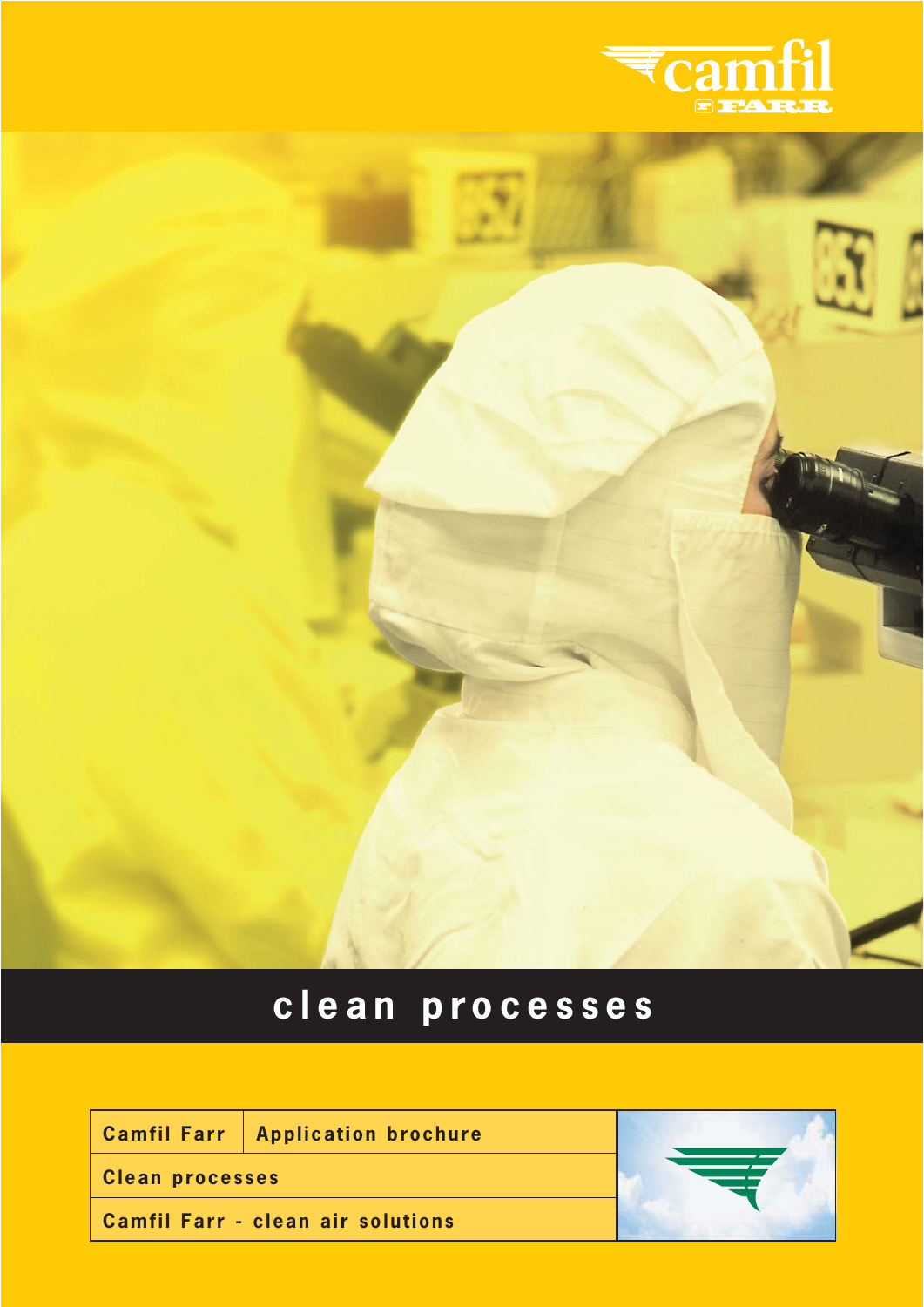## **world's leading manufacturer of filters for clean processes**



**Clean air is a priceless asset and our vision is to be the best partner in helping customers improve their indoor air for any application they have.**

Camfil Farr is a world leader in clean air technology and air filter production.

The Group is represented through subsidiaries and distributors throughout Europe, the United States and Asia. We are the number one choice for most companies who have exceptional demands on the quality of air within their processes.

#### **Clean air solutions where you need them**

Today, Camfil Farr can serve you in 50 different countries and we have supplied clean room solutions in many of them. Our global resources help our custo-

mers locally.

Camfil Farr truly practices the "think globally - act locally" concept.

#### **Products & Services**

Depending on our customers needs and applications, Camfil Farr can always provide air filtration solutions with the best performance.

#### **Camfil Farr Strength Factors**

As the leading air filter company, Camfil Farr offers customers a long-term partnership that is secure and backed by a documented capability to analyse

filtration needs and supply a complete air quality solution.

Customers world wide have realised the benefits of this and we are proud to say that most probably the parts in your computer have been produced under the protection of Camfil Farr filters!

### **Clean air solutions that make you feel and perform better**

We have divided our products into three primary application areas, based on the various needs of our customers.

Clean Processes - protecting processes

Comfort Air - protecting people

Safety & Protection - protecting the environment

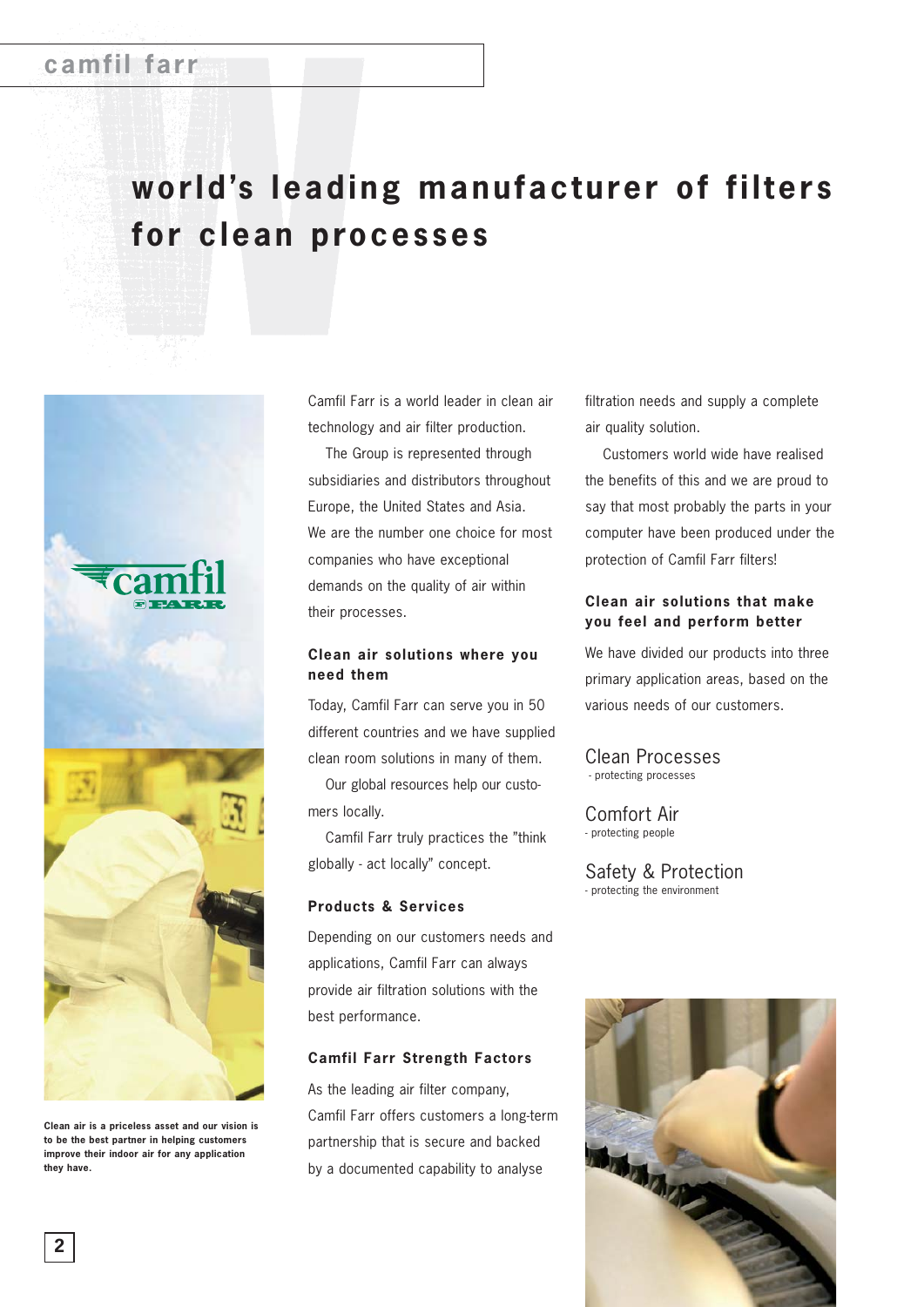# **electronic, pharmaceuticals, foods & beverage, turbo machinery**



**Camfil Farr provides air filtration solutions to keep sensitive environments clean, to increase their operation efficiency and to protect the equipment.**

A few uncollected particles or gas molecules can have extremely serious consequences in some processes. Just imagine what harm contaminated air could do to the manufacture of semiconductors, pharmaceuticals and to other sensitive processes.

### **Microelectronics & Pharmaceuticals**

Different processes need different levels of air cleaning, so an important part of our business concept is to help you analyse and specify your requirements. We have a complete range

of filter solutions to satisfy your every need.

Extremely sensitive production processes also require a laminar air flow, in which the air moves in parallel streams. This type of ventilation requires Camfil Farr's patented high-tech filters, which allow air to pass through the filter at controlled face-velocity.

#### **Gas turbines**

We are able to supply reliable and costeffective equipment to large process

industries and power producers, to ships and to offshore installations.

#### **Specialities**

The demands on clean air within sectors such as Food & Beverage, Hospitals,



Car industries, Museums or Pulp & Paper are certainly different. They do however have one thing in common: They can all benefit from Camfil Farr's customer tailored clean air solutions.

Of course Camfil Farr does provide various solutions for mini environments, SMIF (Standard Mechanical Inter-Face), MUA (Make Up Air), etc. Camfil Farr has also dedicated special resources focusing on airborn molecular contamination (AMC).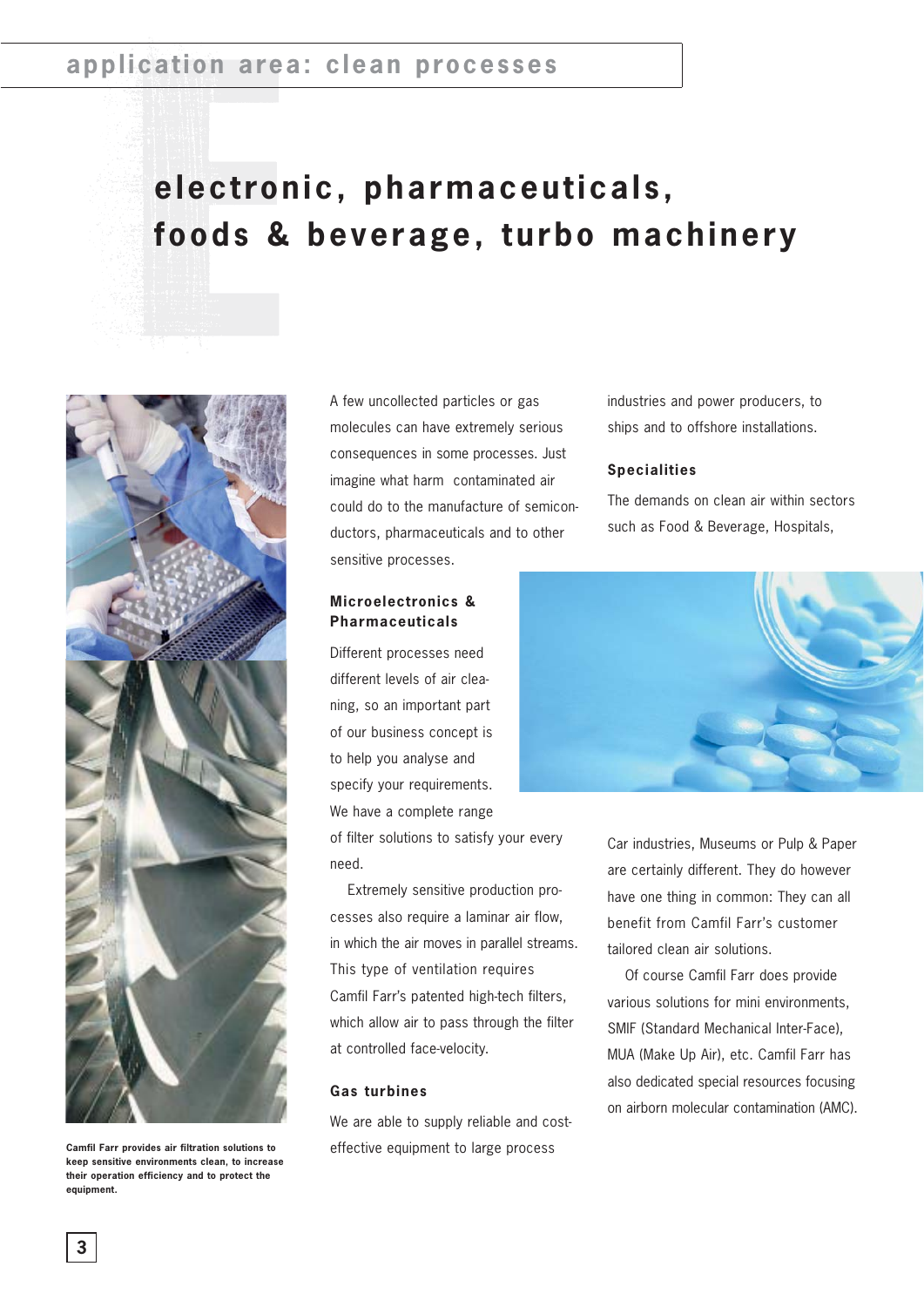## **Panels & Cells**

Clean Room ULPA panels include laminar flow filters specifically designed for clean rooms and LAF benches. Camfil Farr's range of HEPA filters are used in hospitals, pharmaceutical, nuclear, electro-mechanical, military, and many other industries requiring a strict controlled environment.

Environments with high temperature air where normal filters are not sufficient require special heat resistant filters.

## **Carbon & Chemical Filters**

activated carbon) or BIEP (beadshaped ion exchange<br>
polymer).<br> **the COM**<br> **the COM**<br> **comparison of the comparison of the comparison of the comparison of the comparison of the comparison of the comparison of the comparison** Carbon filters use activated carbon to adsorb gaseous and odour contaminants. Camfil Farr's Gigasorb is a high performance chemical filter with a solid BAC (bead-shaped activated carbon) or BIEP (beadshaped ion exchange polymer).

## **Turbine Filters**

We provide reliable, efficient and silent operation for turbo machinery by offering a complete range of effective air filtration and acoustic systems.

## **accessories**

Camfil Farr´s supplies a wide range of casings, housings and frames for installation in Clean Rooms, hospitals etc. We can also provide a large number of different accessories.

# **midilam maxilam x**

**Filter products from left to right: Midilam (ULPA filter) Sofilair (HEPA filter, above), Cambox, Termikfil (high temperature filter), turbo machinery plant and Gigasorb (for AMC).**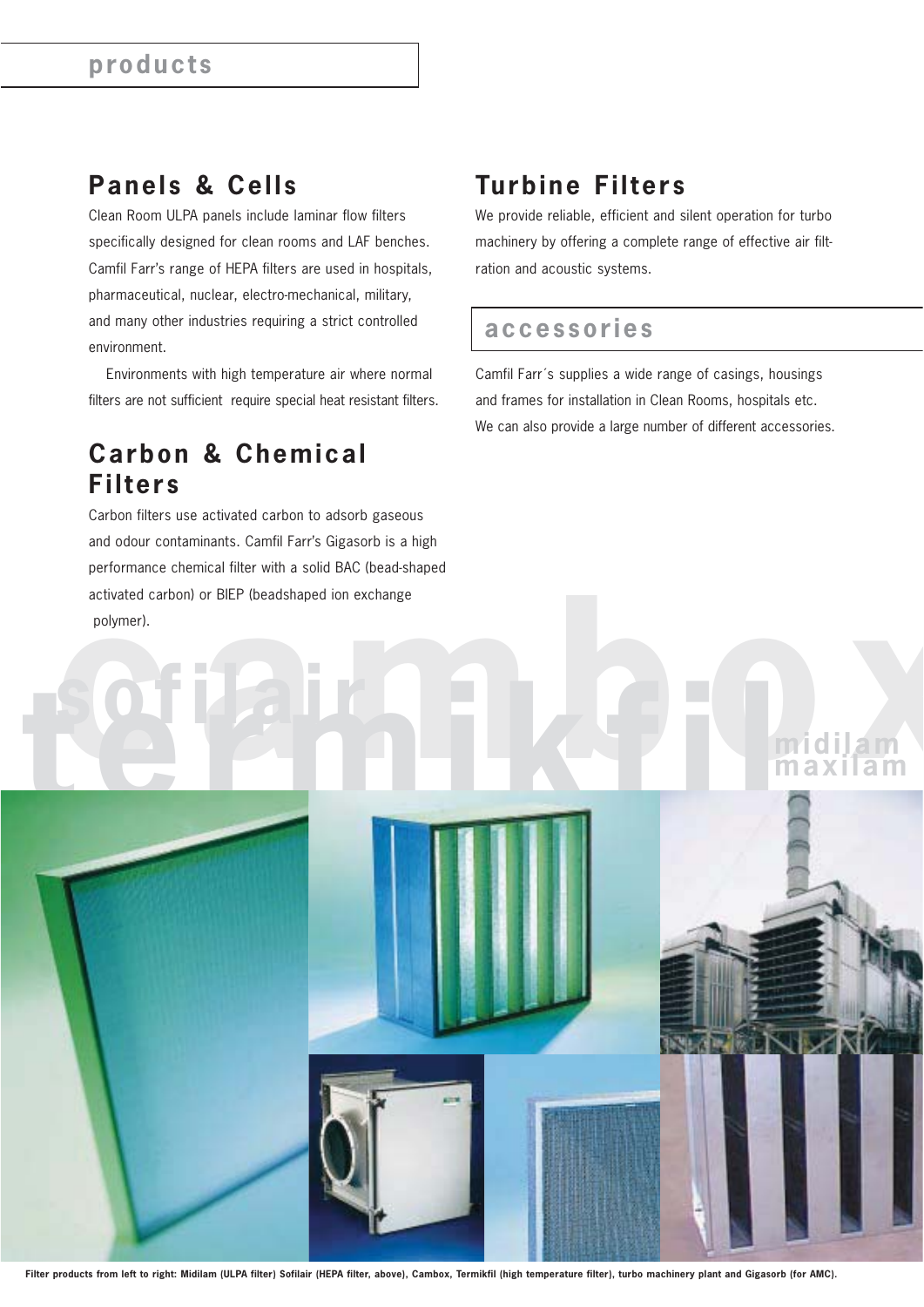## **R&D**

## **research & development**





We are continually in the forefront of R&D and quality control and we carry out rigorous laboratory tests and field trials under controlled conditions.

Not least, we develop and produce our own production equipment to have maximum control over

filter performance.

We design software packages that make it easier for you to calculate your needs and select our products for optimal clean air solutions.

## **New materials and equipment**

We are always on the forefront and continuously develop new material in order to optimise our clean air solutions.

For example we have our own production equipment specially developed for our new e-PTFE and chemical filter range.

#### **Camfil Farr's clean air philosophy**

In all of our plants our high efficency filters are produced in controlled environments. As a security for our customers we can produce the same type of filters on several sites and our large capacity ensures the availability of products at all times all over the world.

Most of our production plants have their own R&D in order to satisfy the local needs of our customers.



Our main R&D centre is however located at Head Quarters in Sweden and is well equipped with, amongst other items, a SEM (Scanning Electron Microscope) and test rigs for both particle and gas measurements analysis.

> **Our hi-tech filters are produced in controlled environments. From left to right: Camfil KG, Germany, Camfil USA Inc., U.S.A and Camfil Air Filter Sdn Bhd, Malaysia.**